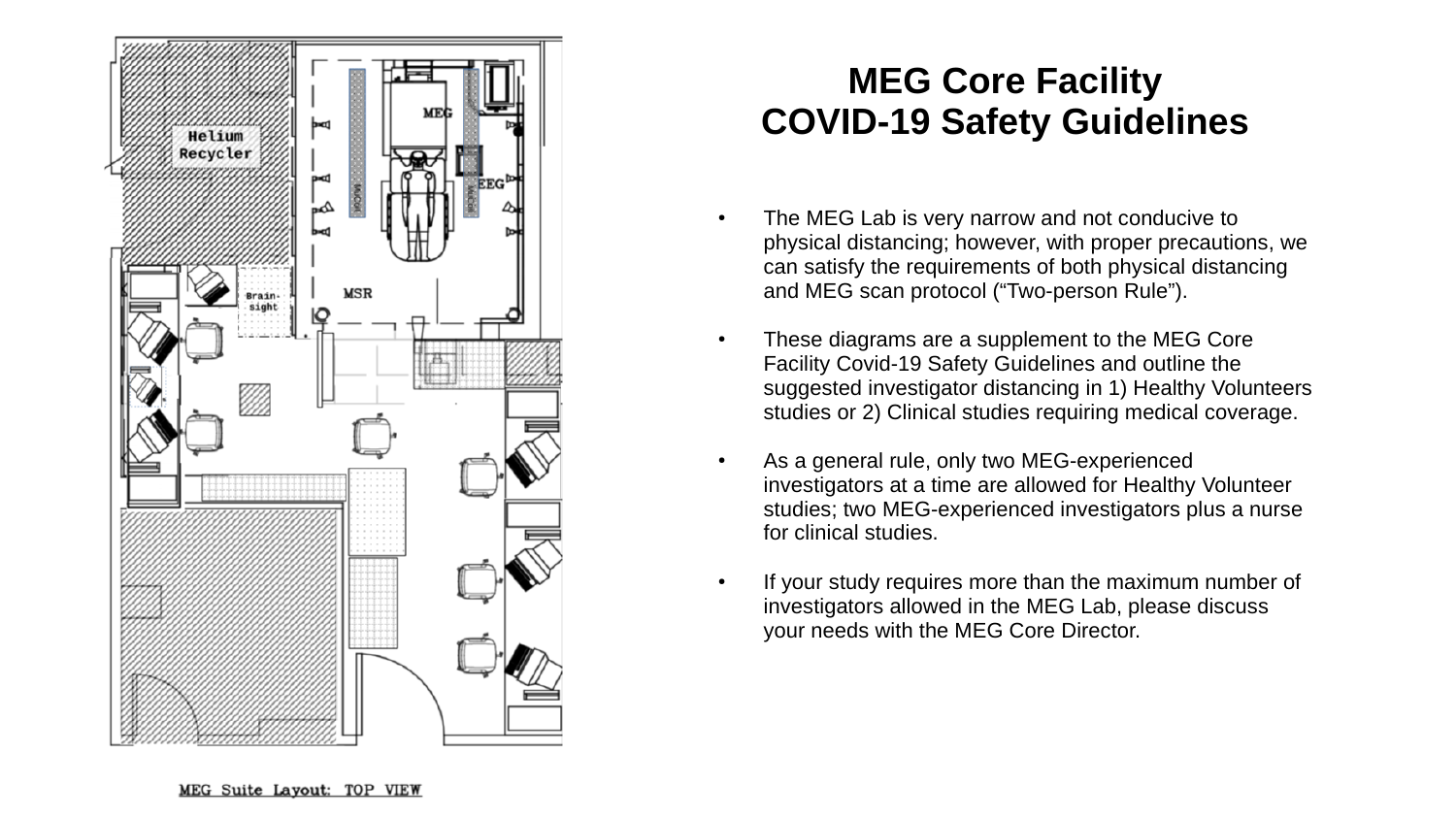

## **1. Healthy Volunteer or Clinical Studies Not Requiring Medical Coverage**

- Zone A (Red) MEG Controls
	- This investigator controls data acquisition (ACQ), Patient Monitor and Intercom, and Stimulus Presentation, as well as the Eye Tracker, if used.
	- MEG Core Staff can fulfill this role if your study group does not have sufficiently experienced staff.
- Zone B (Blue) Patient Prep Area
	- This investigator is in charge of all physical patient contact. This includes setting up the patient for the MEG scan(head coils, demetaling, exchanging face masks), situating them in the MEG helmet, and assisting them after the scan.
	- During the scan, this investigator will sit at the bank of computers on the right hand side (marked with a star), where they can observe the patient monitor in Zone A. This will allow the other investigator to focus on the experimental controls.